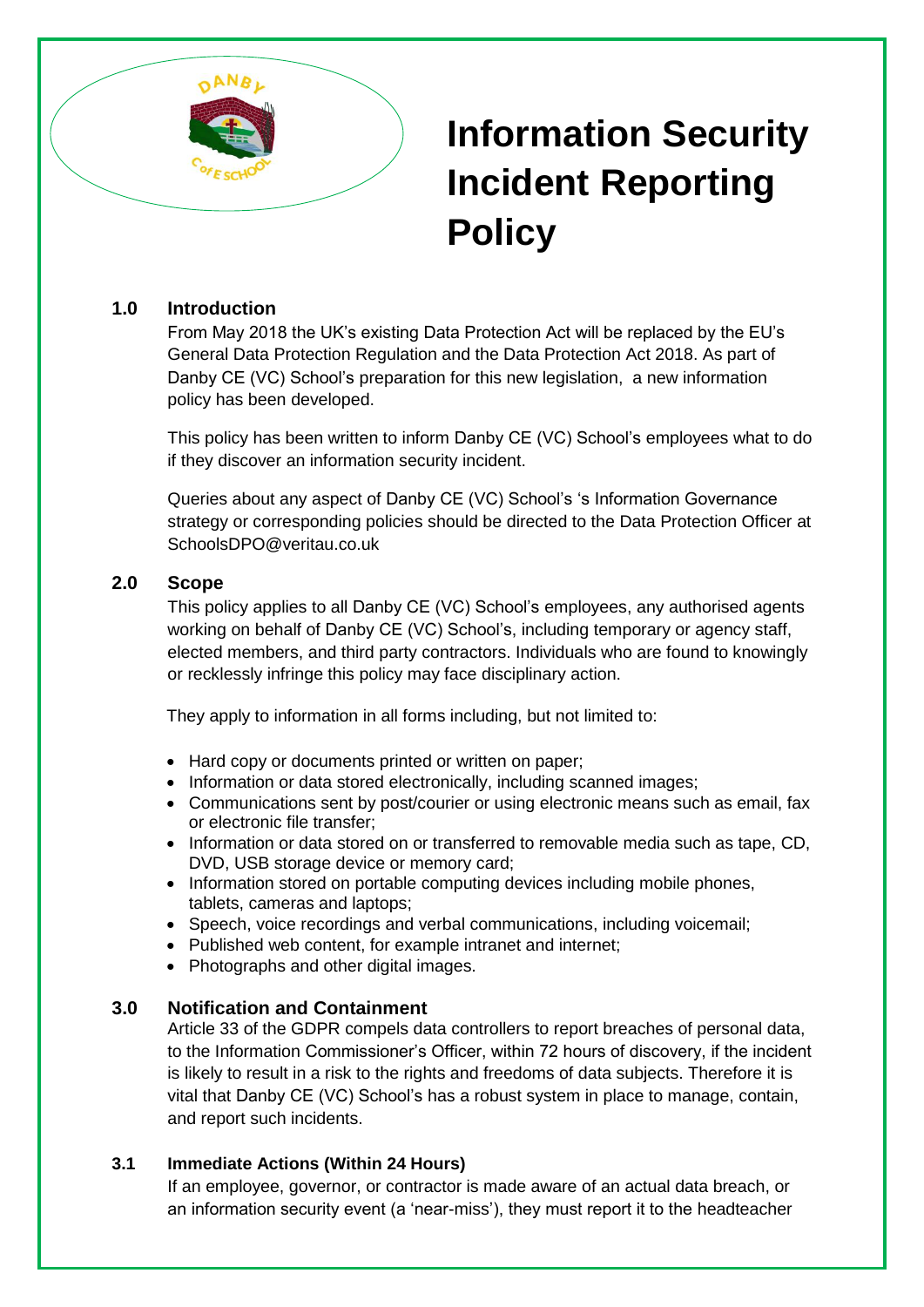within 24 hours. If the headteacher is not at work at the time of the notification then their Out of Office email will nominate another individual to start the investigation process.

If appropriate, the officer who located the breach, or their line manager, will make every effort to retrieve the information and/or ensure recipient parties do not possess a copy of the information.

#### **3.2 Assigning Investigation (Within 48 Hours)**

Once received, the headteacher will assess the data protection risks and assign a severity rating according to the identified risks and mitigations. The severity ratings are:

| <b>WHITE</b> | Information security event<br>No breach has taken place but there is a failure of the implemented<br>safeguards that could cause a data breach in the future.                                                                                                                                                                                                                                             |
|--------------|-----------------------------------------------------------------------------------------------------------------------------------------------------------------------------------------------------------------------------------------------------------------------------------------------------------------------------------------------------------------------------------------------------------|
| <b>GREEN</b> | Minimal Impact<br>A data breach has occurred but has been contained within the<br>organisation (or trusted partner organisation), the information is not<br>considered to be particularly sensitive, and no further action is<br>deemed necessary.                                                                                                                                                        |
| <b>AMBER</b> | Moderate Impact<br>Security measures have failed and consequently have resulted in the<br>loss, release, or corruption of personal data. However, the actual or<br>potential detriment is limited in impact and does not reach the<br>threshold for reporting to the information commissioner's office.                                                                                                   |
| <b>RED</b>   | Serious Impact<br>A breach of security involving sensitive personal data and/or a large<br>volume of personal data. The incident has or is likely to cause serious<br>detriment (emotional, financial, or physical damage) to individuals<br>concerned. The breach warrants potential reporting to the information<br>commissioner's office and urgent remedial action. HR input may also<br>be required. |

The headteacher will notify the Senior Information Risk Owner (SIRO) and the relevant Information Asset Owner (IAO) that the breach has taken place. The headteacher will recommend immediate actions that need to take place to contain the incident.

The IAO will assign an officer to investigate white, green and amber incidents. Red incidents will be investigated by the Data Protection Officer with the assistance of Internal Audit and Counter Fraud Teams.

## **3.3 Reporting to the ICO/Data Subjects (Within 72 Hours)**

The SIRO, in conjunction with the service manager headteacher, IAO and DPO will make a decision as to whether the incident needs to be reporting to the ICO, and also whether any data subjects need to be informed. The service manager/IAO will be responsible for liaising with data subjects and the DPO for liaising with the ICO.